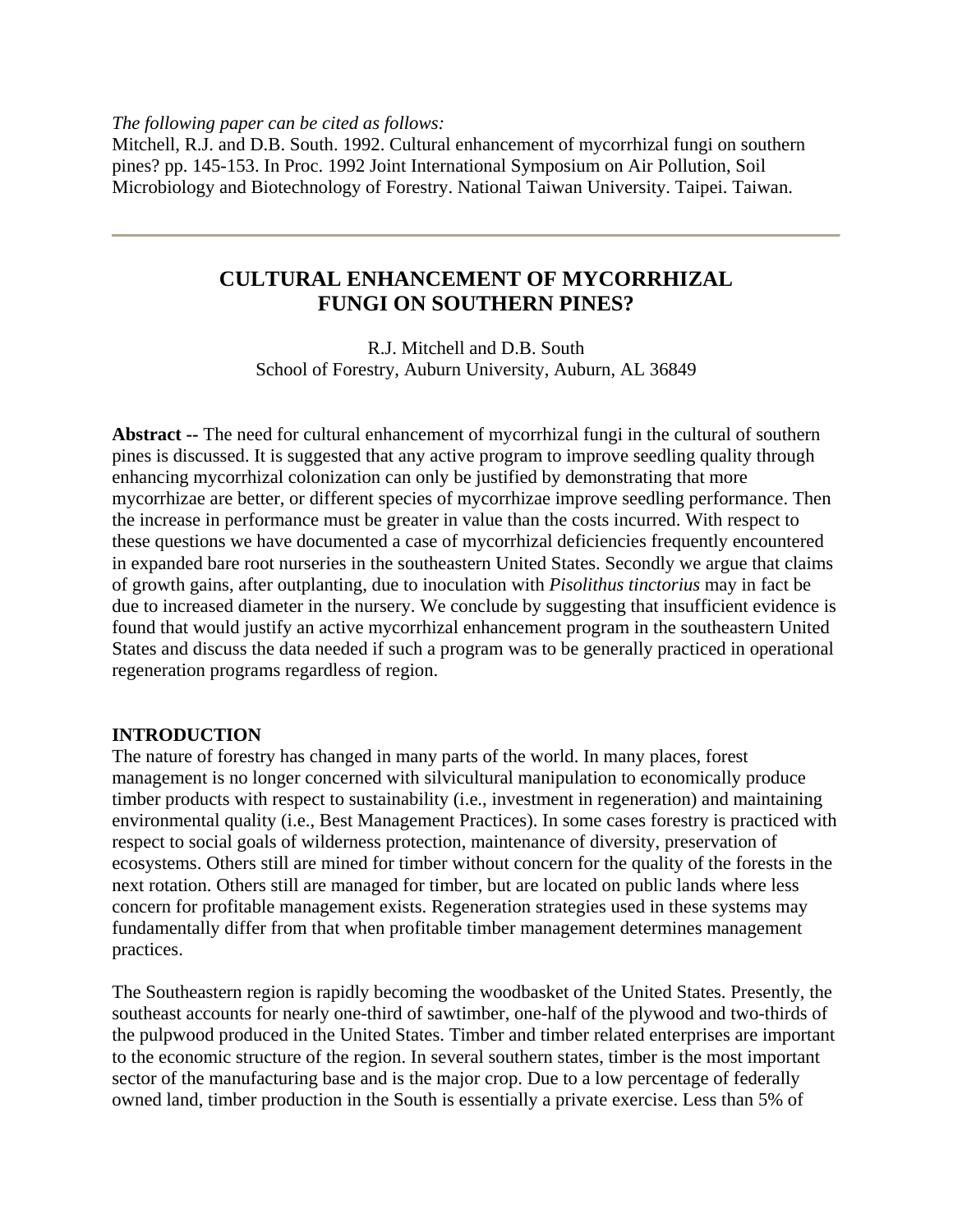timberland is owned by the public, thus private landowners are supplying the raw materials that support this industry. In large part, these landowners manage their woods for multiple benefits; nevertheless, profitable timber management is consistently an important priority in their management. Few practices are included in the silvicultural systems unless they are demonstrably profitable.

Regeneration costs are perhaps the most intensely scrutinized. Costs of artificial regeneration in the southern U.S. can often reach \$300 (US) per hectare. This cost is usually carried throughout a rotation of 25-35 years. Any additional cost in regeneration must produce an increase in value of wood produced that will achieve an acceptable return.

Several researchers have suggested that cultural practices be incorporated in seedling production so that enhanced mycorrhizal colonization is achieved. However, these practices often increase the cost of seedlings. For instance, inoculating seedlings with vegetative mycelium can increase costs by almost \$8.00 per thousand seedlings. Before wide-spread inoculation programs of this sort are operationally practiced one or two simple questions must be answered. Is more mycorrhizae better, or is different mycorrhizae on root stems of pine advantageous?

## **Mycorrhizal deficiency**

Some level of mycorrhizal colonization is necessary for adequate development of the southern pines. Without mycorrhizae, slash pine (*Pinus elliottii*) in Puerto Rico grew to a height of approximately 12 cm in five years (Vozzo, 1971). However, mycorrhizal deficiencies are not common in the southern pine region of the United States. Under most circumstances, pine seedlings are rapidly infected with ectomycorrhizal symbionts. Due to the ubiquitous nature of the air-borne spores, it is very difficult to grow non-mycorrhizal pine seedlings. In Georgia, an electronically air-filtered, plant-growth room is usually required to grow non-ectomycorrhizal seedlings (Marx and Bryan, 1969).

However, under certain conditions ectomycorrhizal deficiencies in tree nurseries have been reported. This deficiency occurs on newly expanded bare root pine nurseries on ``new ground.'' New ground can be defined as soil having no previous history of producing an ectomycorrhizal crop (South et al., 1988). Although eventually these seedlings become mycorrhizal, the delay in development retards seedling growth. The lack of early mycorrhizal development on seedlings growing on new ground can be observed by the stunted growth P deficient foliage on seedlings suffering from this condition (often showing a reddish-purple color at the needles' tips). In many cases interspersed throughout the seedbeds will be pockets of healthy seedlings in which viable inoculum was present and the seedlings developed mycorrhizae on their root systems early in their development. In Ohio, Indiana, and Missouri considerable difficulty of a similar nature was experienced in nurseries newly established on land previously used for agriculture (Auten, 1945).

The problem of mycorrhizal deficiencies in new nurseries has been known for some time. In the United Kingdom, a common practice was to inoculate new nurseries with mycorrhizal fungi from the transplants (Steven, 1932). Unfortunately, transplants are not common in the southern United States. Therefore, the problem can be mitigated by (1) artificial inoculation with vegetative mycelia (at a potential cost of \$10 per thousand seedlings); (2) artificial inoculation with ectomycorrhizal spores (at a cost of \$0.43 per thousand seedlings); or (3) early application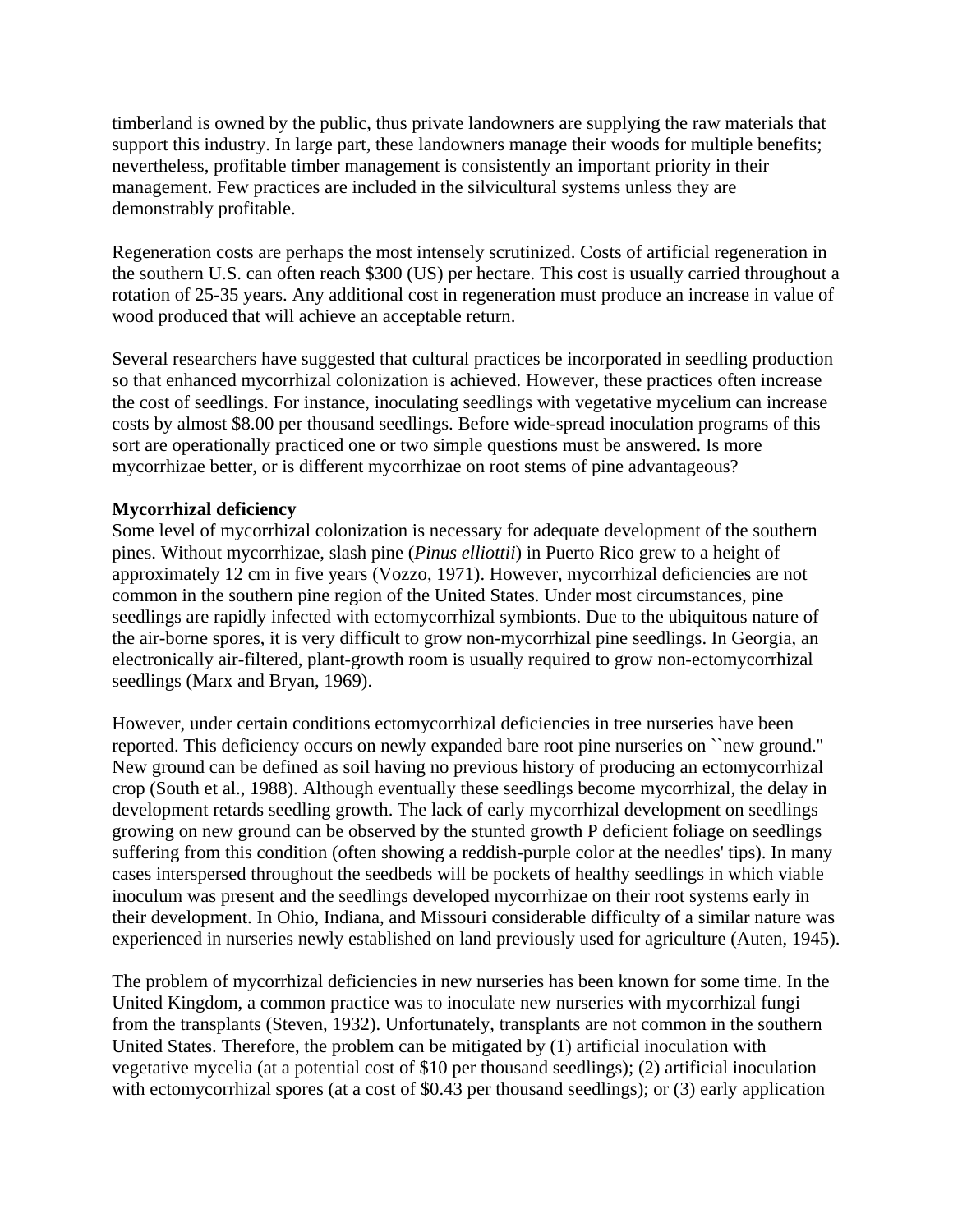of P fertilization (at a cost of \$0.19 per thousand seedlings). Fertilization with a soluble form of P, phosphoric acid, as late as the end of July, resulted in only an 8% cull produced as compared to 62% culls when no P fertilization was done on ground suffering from ``New Ground Syndrome'' (South et al., 1988). However, P fertilization may be less desirable since a greater level of ectomycorrhizal infection would result from artificial inoculation. This brings us to the question of whether if some is good, is more better?

## **Is more mycorrhizae better?**

For southern pines, *Thelephora terrestris* (Tt) is the most common ectomycorrhizal symbiont. We are aware of no data to show growth benefits from increasing the percentage of short roots infected with this fungus. One study showed that container-grown pine seedlings with 26% Tt were no better than seedlings with 21% Tt (Ruehle et al., 1981). In fact, after two years in the field, seedlings planted with 16% Tt (and fertilized at a higher rate in the nursery) had 32 to 85% more volume per plot than seedlings with 26% Tt (Ruehle et al., 1981). Since the fertilized trees had larger root collar diameter (RCD) at planting (2.5 mm vs 1.8 mm) this suggests that a 0.7 mm difference in RCD at time of planting may be more important for growth than a 10 percentage point increase level of Tt infection. Unfortunately, there are no published studies that compare seedlings of equal morphology with different levels of naturally occurring Tt.

One study compared seedlings of equal morphology and varied the level of Tt by physically stripping ectomycorrhizae from root systems (Marx and Hatchell, 1986). They reported that stripping root systems by hand and reducing the level of Tt from 45% (on the controls) to 2%, reduced survival and growth. They concluded that reduced seedling performance resulted from removal of short roots infected with Tt. However, work by South and Stumpff (1988) showed that root stripping also reduces root growth potential. Further unpublished work has shown that root growth potential is also reduced when root stripping is done on non-mycorrhizal seedlings. Therefore, the observed reduction in survival and growth might be simply explained by a reduced ability to rapidly produce new roots.

## **Different is better?**

Although Tt is a very common ectomycorrhizal symbiont, there are many other species that occur in the South. Benefits of artificial inoculation with *Pisolithus tinctorius* (Pt) has been shown for seedlings used in strip mine reclamation (Cordell et al., 1991). Of all the ectomycorrhizal inculcation programs tested to improve seedling performance on forest regeneration sites in the southern United States, Pt is the most widely tested fungus. Over the past decade the number of loblolly pine seedlings inoculated with Pt has continued to increase. However, most of the seedlings are used by the U.S. Forest Service and by coal companies. In 1990, only 0.5% of 1,500,000,000 loblolly pine seedlings were artificially inoculated with Pt. Although the technique has been available for years, the practice of inoculating southern pines for operational forest management has not been widely accepted, partly due to the experience that growth improvements attributable to Pt are less consistent and reduced in magnitude than those observed on rehabilitated coal spoils.

## **Why so few Pt seedlings?**

As previously mentioned, costs incurred in regeneration must justify their expense. Thus for Pt seedlings to become a part of southern pine regeneration practices they must outperform their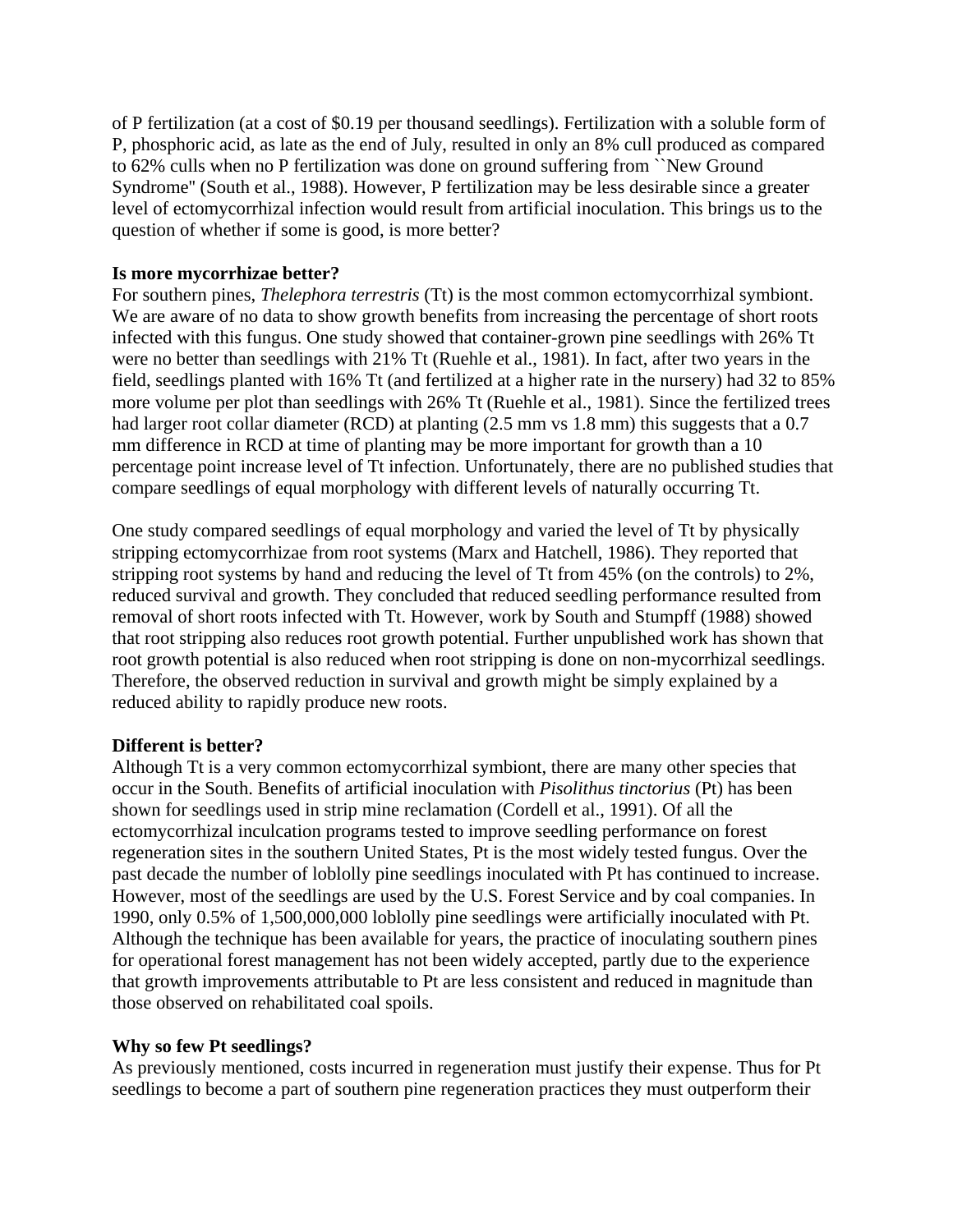counter parts. In some reports, no benefits in growth due to inoculation have been reported (Leach and Gresham, 1983; Powers and Rowan, 1983). In some cases, inoculation with Pt has resulted in decreased field survival of container-grown stock (Echols et al., 1990). It appears that a consistent positive effect from artificial inoculation with Pt is difficult to obtain on average sites in the South.

In many cases, inoculation with Pt in the nursery increases seedling size in the nursery (Marx et al., 1984). In one case, inoculation of sand pine increased basal area of seedlings by 72% (Hatchell and Marx, 1987). As a result, volume per plot after 7 years was 35% greater for the seedlings with larger initial root collar diameters. In some cases, seedlings inoculated with Pt are larger at time of outplanting and survive and grow better than those with natural inoculated mycorrhiza. When initial seedling size and Pt infection levels are confounded, the results can be difficult to interpret. Therefore, Barnett (1982) suggests that in order to have a valid test of the hypothesis (that Pt inoculated seedlings perform better than non-inoculated seedlings), inoculated and control seedlings should have similar morphology at the time of outplanting. Although it is possible to design studies to test the effect of inoculation independent of initial differences in seedling size (e.g. Letho, 1990), few studies with southern pines have attempted to do so.

In one study, there was no significant different in initial morphology of loblolly pine seedling but large difference in Pt infection (Hatchell and Marx, 1987). Even though 55% of the short roots were infected with Pt at time of outplanting, the growth of loblolly pine after 7 years was no different than seedlings infected only with Tt. Despite the fact the seedlings were planted on a deep sandy soil, the presence of Pt did not improve seedling growth. At a cost of \$10/liter for inoculum and a seedbed density of  $302/m^2$ , the cost of inoculum for this study was \$26.80/thousand seedlings. Although the cost of artificial inoculation doubled the seedling cost, there was no improvement in nursery growth and no improvement in field performance.

One study that attempted to minimize initial differences in seedling size was reported by Marx et al. (1988). Even though Pt inoculation in the nursery caused an above average increase in seedling size (a 40% increase in seedling basal area and a 39% increase in seedling weight), seedlings from the smallest Pt plot were selected so they more closely matched the control seedlings. These seedlings were outplanted and field performance was measured after 8 years. The authors suggest that Pt seedlings were able to withstand the stress due to drought after outplanting better than nursery run seedlings. They speculate that Pt inoculated seedlings were growing better during the 5th year after outplanting as a result of Pt remaining and expanding on the root system. However, closer scrutiny of the data may lead to other conclusions. If one accounts for the growth of different size seedlings by using seedling size as the X-axis and growth as the Y-axis it become apparent that Pt seedlings grew similarly to those that were not inoculated (see Figure 1). This suggests that, at least after the first year of growth, Pt seedlings had an advantage of size and this advantage was expanded upon after subsequent growth.

For species like longleaf pine, cost of experimental treatments involving Pt inoculation may cost more than \$50 per thousand seedlings (Hatchell and Marx, 1987). If this treatment does not increase seedling size in the nursery, then the probability of an improvement in field performance may be minimal. However, increasing seedling size in the nursery can be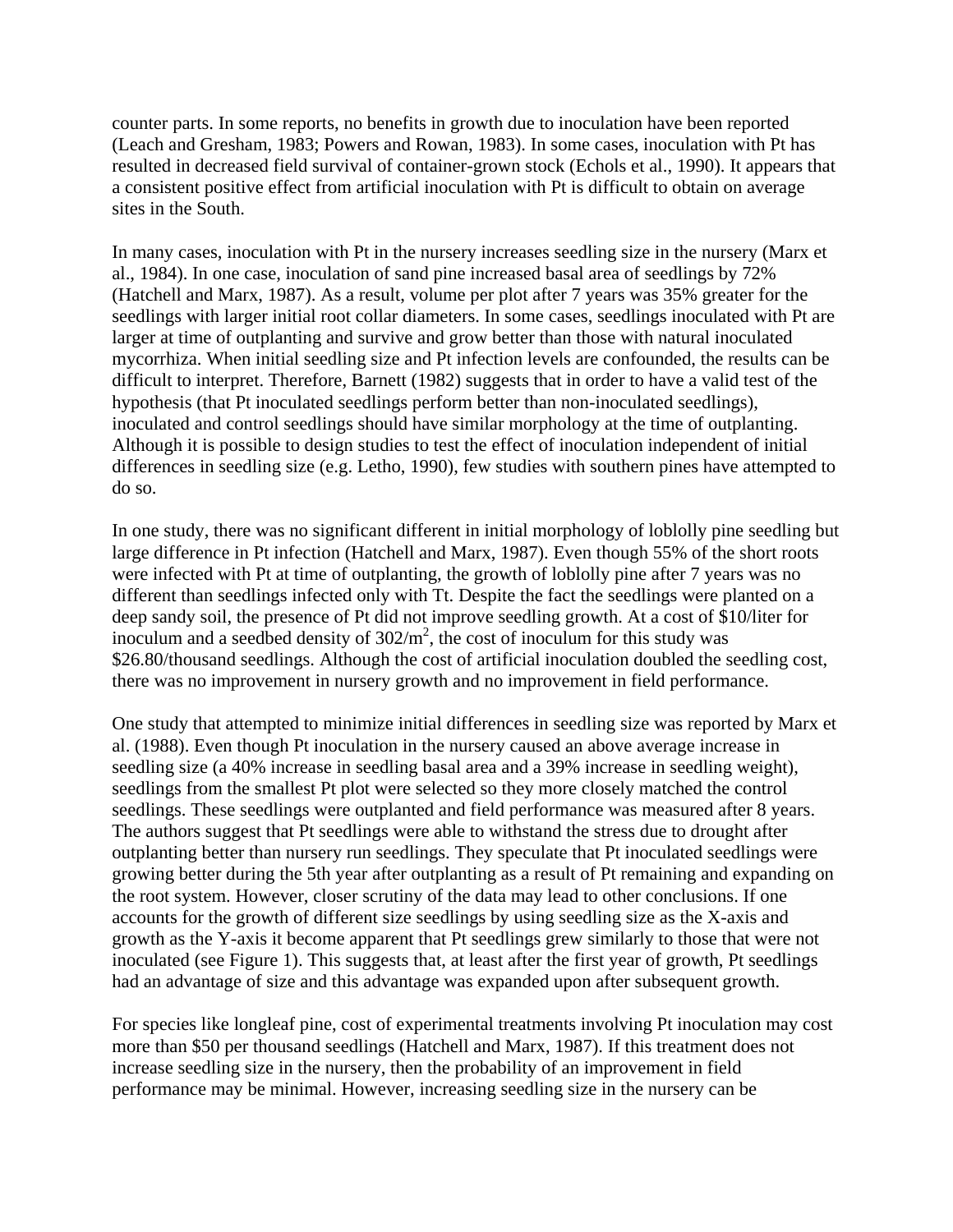inexpensively accomplished by sowing early, fertilizing more, lowering seedbed density, and proper irrigation. In some studies, naturally inoculated longleaf pine seedlings grown in the nursery at a density of  $65/m^2$  have out-performed seedlings inoculated with Pt and grown at  $161/m^2$  (Hatchell, 1986). For this study, cost of the Pt treatment was \$142/thousand plantable seedlings  $(\$10.80/m^2/76$  plantable seedlings). Thus at this time, evidence is not persuasive to include inoculation of Pt in a regeneration strategy when profitable timber management is the objective.

Experiences from the southeastern United States may be relevant to forest management throughout the world, even in areas that do not necessarily manage for profitable timber production. Before wide-spread inoculation programs are started, the goals of management need to be clearly defined so that the benefits of the program can be judged within the context of the goals. Then rigorous criteria need to be defined so that the gains from various alternatives can be assessed. Lastly, through experimentation including outplanting performance, mycorrhizal inoculation can be judged with respect to the benefits, costs and alternatives that might meet the same criteria with less expense.



Figure 1. Effect of initial basal area, at the beginning of each growing season (x-axis) and inoculation with Pt on annual basal-area growth (y-axis) of loblolly pine (Mexal and South, 1991; adapted from Marx et al., 1988).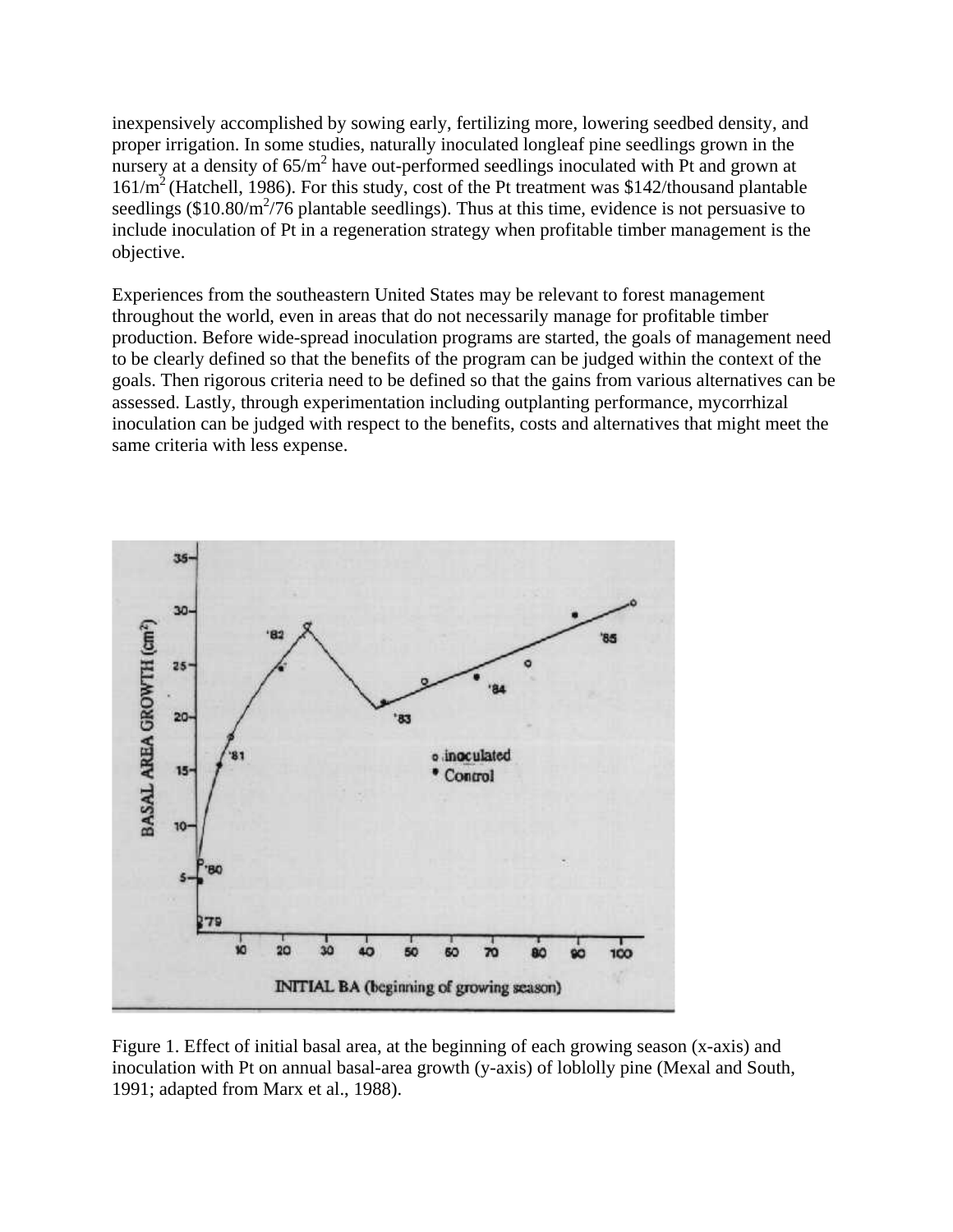## **REFERENCES**

Auten, J.T. 1945. Response of shortleaf and pitch pines to soil amendments and fertilizers in newly established nurseries in the central states. Journal of Agricultural Research 70(12):405- 426.

Barnett, J.P. 1982. Relating field performance of containerized longleaf and shortleaf pine seedlings to mycorrhizal inoculation and initial size. pp. 358-367. In: Thielges, B.A. (ed.). Proc. 7th North American Forest Biology Workshop. Lexington, Kentucky.

Cordell, C.E., C. Caldwell, D.H. Marx, and M.E. Farley. 1988. Operational production and utilization of ectomycorrhizal-inoculated tree seedlings for mineland reclamation. pp. 229-235. In: Graves, D.H. (ed.). Proc. 1988 Symposium on Mining, Hydrology, Sedimentology and Reclamation. University of Kentucky, Lexington, and Reno, Nevada, December 5-9, 1988.

Echols, R.J., C.E. Meier, A.W. Ezell, and C.R. McKinley. 1990. Dry site survival of bareroot and container seedlings of southern pines from different genetic sources given root dip and ectomycorrhizal treatments. Tree Planters' Notes 41(2):13-21.

Hatchell, G.E. 1986. Nursery cultural practices affect field performance of longleaf pine. pp. 148-156. In: South, D.B. (ed.). Proc. of the International Symposium on Nursery Management Practices for the Southern Pines. Ala. Agric. Exp. Sta., Auburn University, Alabama.

Hatchell, G.E., and D.H. Marx. 1987. Response of longleaf, sand, and loblolly pines to *Pisolithus* ectomycorrhizae and fertilizer on a sandhills site in South Carolina. For. Sci. 33:301-315.

Leach, G.N., and H.H. Gresham. 1983. Early field performance of loblolly pine seedlings with *Pisolithus tinctorius* ectomycorrhizae on two lower coastal plain sites. South. J. Appl. For. 7:149-153.

Lehto, T.H. 1989. Effect of mycorrhiza and drought on photosynthesis and water relations of sitka spruce. Agriculture, Ecosystems and the Environment 28:299-303.

Marx, D.H., and W.C. Bryan. 1969. Studies on ectomycorrhizae of pine in an electronically airfiltered, air-conditioned, plant-growth room. Can. J. Bot. 47:1903-1909.

Marx, D.H. et al. 1984. Commercial vegetative inoculum of *Pisolithus tinctorius* and inoculation techniques for development of ectomycorrhizae on bare-root tree seedlings. For. Sci. Monogr. 25. 101 p.

Marx, D.H., and G.E. Hatchell. 1986. Root stripping of ectomycorrhizae decreases field performance of loblolly and longleaf pine seedlings. South. J. Appl. For. 10:173-179.

Marx, D.H., C.E. Cordell, and A. Clark III. 1988. Eight-year performance of loblolly pine with *Pisolithus* ectomycorrhizae on a good-quality forest site. South. J. Appl. For. 12:275- 280.